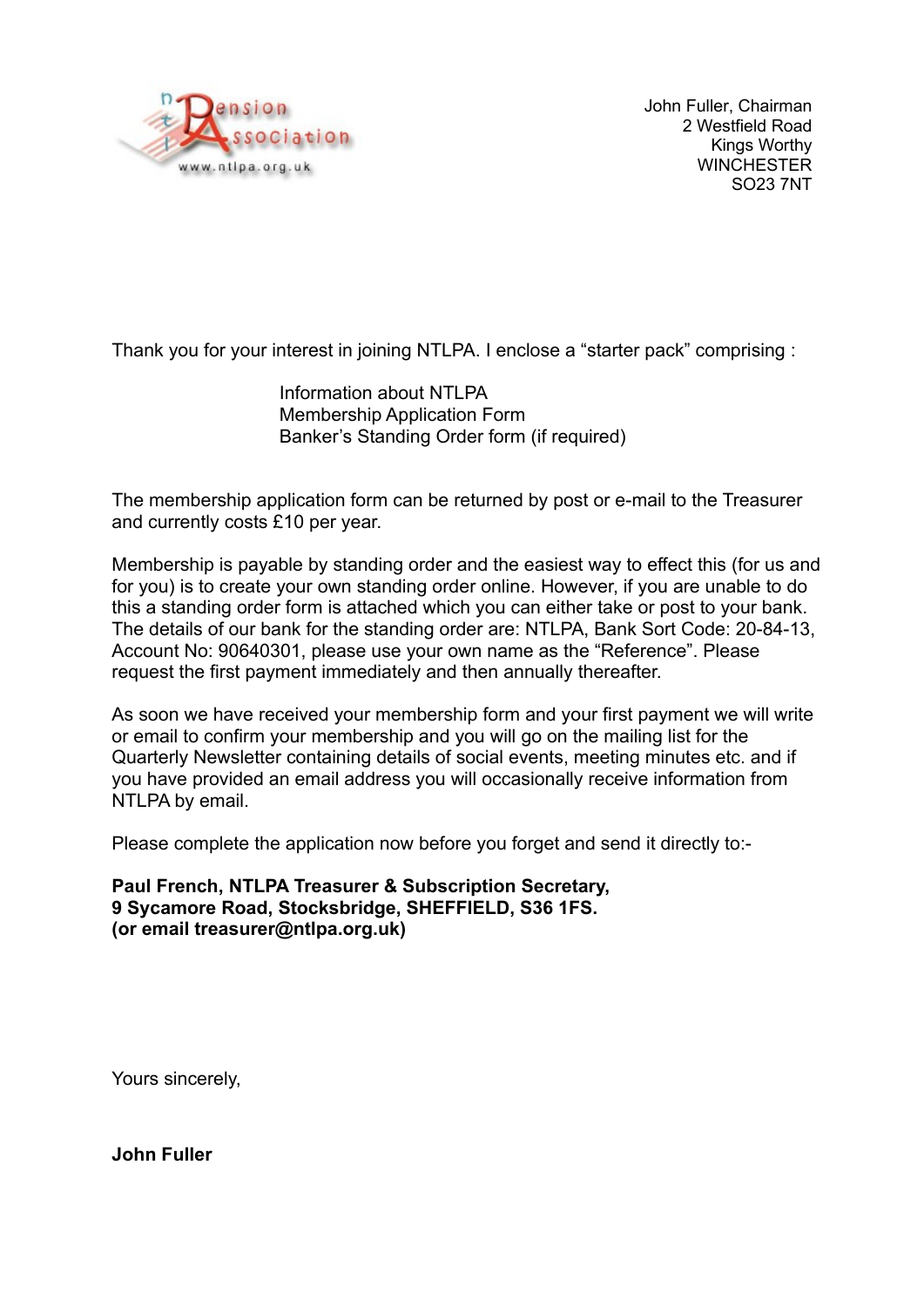## **NTL PENSION ASSOCIATION [NTLPA]**

**NTLPA** (originally NTLRA) was formed in November 1993 by ex-NTL staff with the following objectives:-

- 1 To promote the further interests of NTL pensioners.
- 2 To provide a channel of communication to the NTL Pension Plan Trustees,
- to Plan sponsor Virgin Media, and to others connected with the NTL Pension Plan.
- 3 To encourage and facilitate contacts between members.

**FULL MEMBERSHIP** is open to all ex-NTL staff, and their dependants, retaining an interest in the NTL Pension Plan.

**ASSOCIATE MEMBERSHIP** is open to ex-NTL or IBA staff with no retained interest in the NTL Pension Plan. The only distinction between the two categories of membership is that in a discussion relating to the Plan, Associate Members do not have voting rights.

#### **MEMBERSHIP FEE** is £10 per annum

**CHAIRMAN** John Fuller, email address: chairman@ntlpa.org.uk

**SECRETARY** Trevor Birkbeck, email address: secretary@ntlpa.org.uk

**TREASURER & SUBSCRIPTION SECRETARY** Paul French, email address: treasurer@ntlpa.org.uk

**COMMITTEE MEMBERS** are John Goodson (Newsletter Editor), John Jardine, Graham Sawdy (Webmaster), Mike Thorne (OPA Representative) and Marios Zapitis.

#### **WEB SITE** www.ntlpa.org.uk

#### **ACTIVITIES**

Members of NTLPA Committee meet with the Trustees of the Pension Plan periodically to discuss matters of interest. The Association is a member of OPA, the Occupational Pensioners Alliance, which expended a great deal of effort in seeking to influence the recent legislation on Pensions, and continues to monitor the emerging Regulations. It proposes to continue to represent the interests of its member Associations and of their members in Parliament and elsewhere.

NTLPA is keen to help its members stay in touch and to be mutually supportive, to the extent that they wish to do so. Members receive a quarterly newsletter containing details of Association activities, pension related matters and other material from members. Occasionally items of topical interest are also sent to members who have email addresses. The NTLPA website includes many items of topical and historic interest. Minutes of the AGM are circulated to all. In view of the widely scattered membership the Association arranges only occasional social activities but we also try to publicise events and reunions organised by others, including the ITCRA, that may be of interest to members. An informal pub lunch, open to all members and friends, is held after the bi-monthly committee meetings. Currently these are held at the White Hart in Stockbridge and details are notified on the website and to members living in the area by email.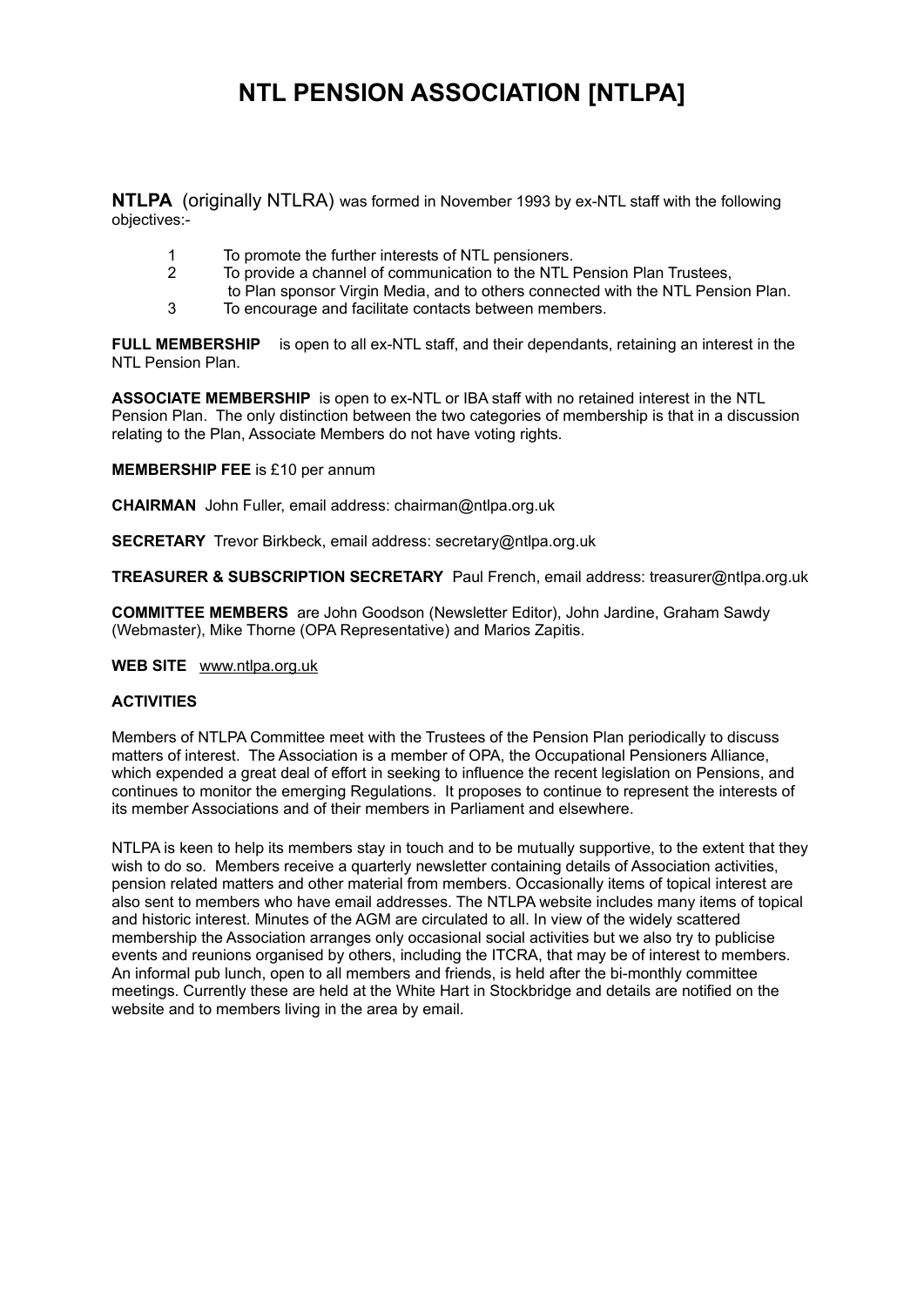# **NTL Pension Association**

**Membership Application**

- **To: Mr Paul French (NTLPA Treasurer & Subscription Secretary) 9 Sycamore Road Stocksbridge SHEFFIELD S36 1FS**
- **From: Surname:**

**First Name(s):**

**Address:**

- **Post Code:**
- **\*Spouse/Partner:**
- **\*Telephone** home: mobile: business:
- **\* e-mail address:**

**Dates of IBA/ntl service:**

### **Location(s) of IBA/ntl service:**

I wish to become a member of the NTL Pension Association and enclose the completed Bank Standing Order form / have set up a standing order for the current annual subscription of £10. (please delete whichever is inappropriate)

\* I consent to the above information provided by me being held on computer file to be used solely for the purposes of the Association in compliance with the Data Protection Act.

Signed:

Date: